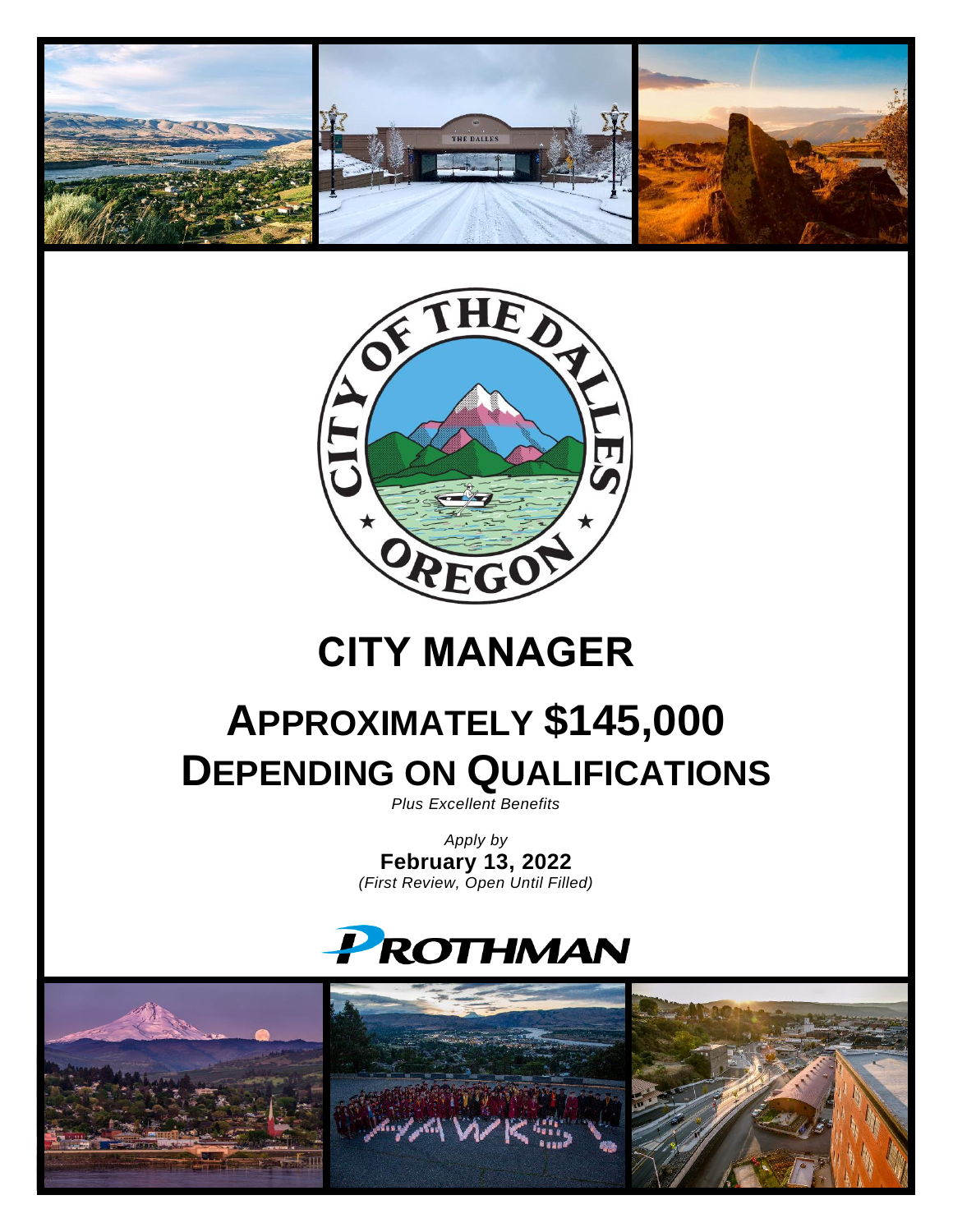#### **THE DALLES, OREGON**



The City of The Dalles, Oregon, is located along the north-central edge of the vast Columbia River dividing Washington State from Oregon. It is the largest community in Wasco County and

functions as the county seat. With an estimated population of 16,000 residents, it is a growing regional commercial center and marketplace, featuring a quaint downtown area. The Dalles is one of Oregon's most historical cities and has a reputation of being a town at the end of the overland route of the Oregon Trail. The City was first incorporated by the Oregon Territorial Government in 1857 as "Dalles City" and was deemed the county seat shortly thereafter. The Dalles citizens are extremely proud of their community and its long and valued history which continues to play a key role in North Central Oregon's social, cultural, economic, and government activities. The City serves as a trading area for about 70,000 persons in Washington and Oregon. Its principal economic activities are agriculture, tourism, healthcare, government and retail services. The major agricultural product of the City is sweet cherries. There are in excess of 6,000 acres of sweet cherry orchards around the City. Wheat is another important agricultural product with 50,000 acres currently in cultivation.

The Dalles is a strategic home base for year-round recreation where residents enjoy over 300 days of sunshine per year. Its location along a vast bend of the Columbia River, the nation's second-largest river, provides ample opportunities for recreation including fishing, jet skiing, boating and one of the finest windsurfing areas in the United States. The City also has riverfront parks and trails for picnicking, walking, bicycling and a variety of locations for scenic river views. There are also miles and miles of hiking trails nearby. The Dalles is conveniently located just an hour north from Mt. Hood where residents and visitors enjoy skiing, snowboarding, climbing, hiking and visiting the historic Timberline Lodge. For those looking to stay indoors, The Dalles is also home to numerous restaurants, coffee shops, cafes and wineries and breweries which host tours and tastings and provide space for events.

The City core is bordered by an industrial port to the west, containing light manufacturing, business offices and three Google data center. To the east is the Dalles Dam which is a hydroelectric facility. An emerging wine industry has developed on both sides of the river.

Columbia Gorge Regional Airport which is located just across the Columbia River in Washington State is jointly owned by the City of The Dalles and Klickitat County, Washington. The airport provides access to two states, three counties, many municipalities, over 72,000 citizens and has 35 acres of construction ready sites. The partnership between the City of The Dalles and Klickitat County, has resulted in many multi-million-dollar projects that have focused on improving both airport safety and local infrastructure and has allowed the airport to be a successful gateway to the Columbia River Gorge.

### **THE CITY**

The Dalles is a stable organization that operates under a Council-Manager form of government. The Mayor and a five-member City Council are elected to four-year staggered terms, each of whom earns a stipend. The City Manager is the administrative head of the City government. The last two City Managers had long tenures with the City. The City operates with 98.73 FTEs working in the following departments: City Clerk/IT, City Manager/General Services, Community Development (including Urban Renewal), Finance (including Water Sewer Billing/Court), Human Resources, Library, Municipal Court Judge, Police, and Public Works. The City's Legal Counsel is under contract with the City. The City operates on a 2021-22 budget of \$73,649,614 including a General Fund of \$14,431,615.

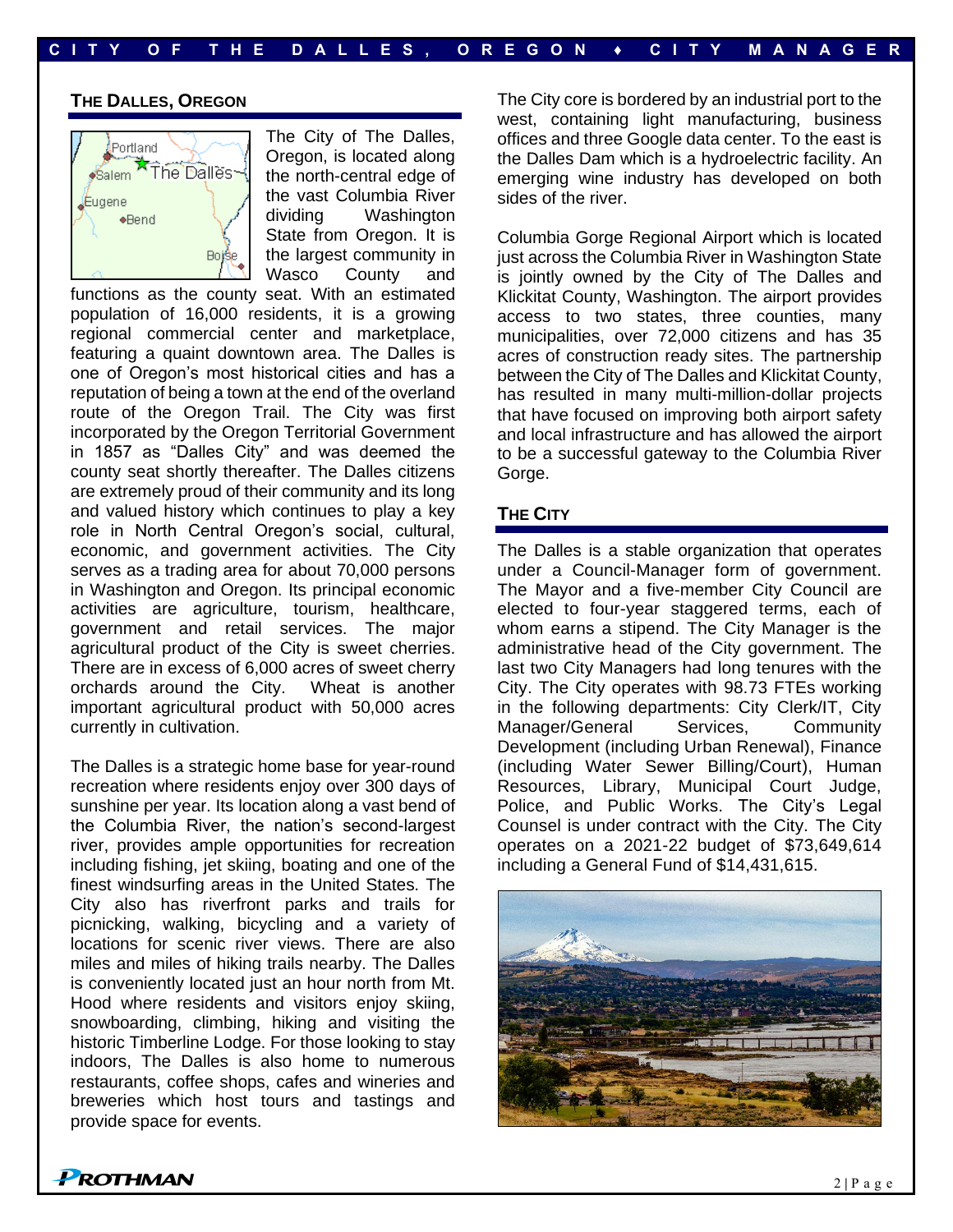## **C I T Y O F T H E D A L L E S , O R E G O N ♦ C I T Y M A N A G E R**

#### **THE POSITION**

Under the direction of the City Council, the City Manager is the administrative head of the City. This position administers the daily operation of all City departments, communicates regularly with City Council, provides information necessary for sound policy and decision making and evaluates personnel programs, services and projects regularly. Other responsibilities include preparing an annual budget. Such preparation ensures that long-term financial goals can be accomplished with available and forecasted resources.

For a full job description, please view the attachment found [here.](https://prothman.com/JobFiles/2928/City%20Manager%20Job%20Description.pdf)

### **OPPORTUNITIES & CHALLENGES**

**1.** The Covid pandemic put a hold on a lot of development activity. With the addition of significant new revenues from the Google data centers, there is a feeling that the time is now to make investments in infrastructure which supports economic development.

**2.** Adequate housing is a concern and needs creative solutions. This is not just an entry level housing shortage, it crosses all economic strata. The City has a very constrained urban growth boundary and a limited amount of developable land.

**3.** The City has operated an urban renewal program for over twenty years. This methodology uses tax increment financing but isn't intended to run indefinitely.

**4.** Maintaining strong relationships with partners in the region is key. Current partnerships are with the Port, the County, the Chamber of Commerce, Mid-Columbia Fire and Rescue, Northern Wasco PUD, Northern Wasco Parks & Recreation District, District 21 School District, Columbia Gorge Community College.

**5.** A major capital project is the Dog River Pipeline, which is nearing construction. The City has a ground water system and an adequate source of water. There is a need to improve some of the infrastructure for conveying water which will be improved through recently completed negotiations with Google.

**6.** The airport hosts a regional Life-Flight operation that provides med-evac for serious medical patients to Portland and Bend.



**7.** Mid-Columbia Medical Center intends to relocate to a new location. The City will be a key facilitator of this effort through its planning and permitting processes. Investments such as these are opportunities to show that The Dalles is open for business.

**8.** Tourism is becoming an increasingly important part of the economic engine for the community. To be successful the community needs to be clear about its assets and its brand.

**9.** The community is politically, ethnically, and economically diverse, which can create challenges.

#### **IDEAL CANDIDATE PROFILE**

#### **Education and Experience:**

A bachelor's degree from an accredited college or university in management, finance, economics or a related field, evidence of continued professional development, and five (5) years of management experience in a municipality or equivalent organization is required. The ideal candidate will have a master's in public administration and credentials which demonstrate skills necessary to lead a progressive City such as the ICMA-Credentialed Manager designation.